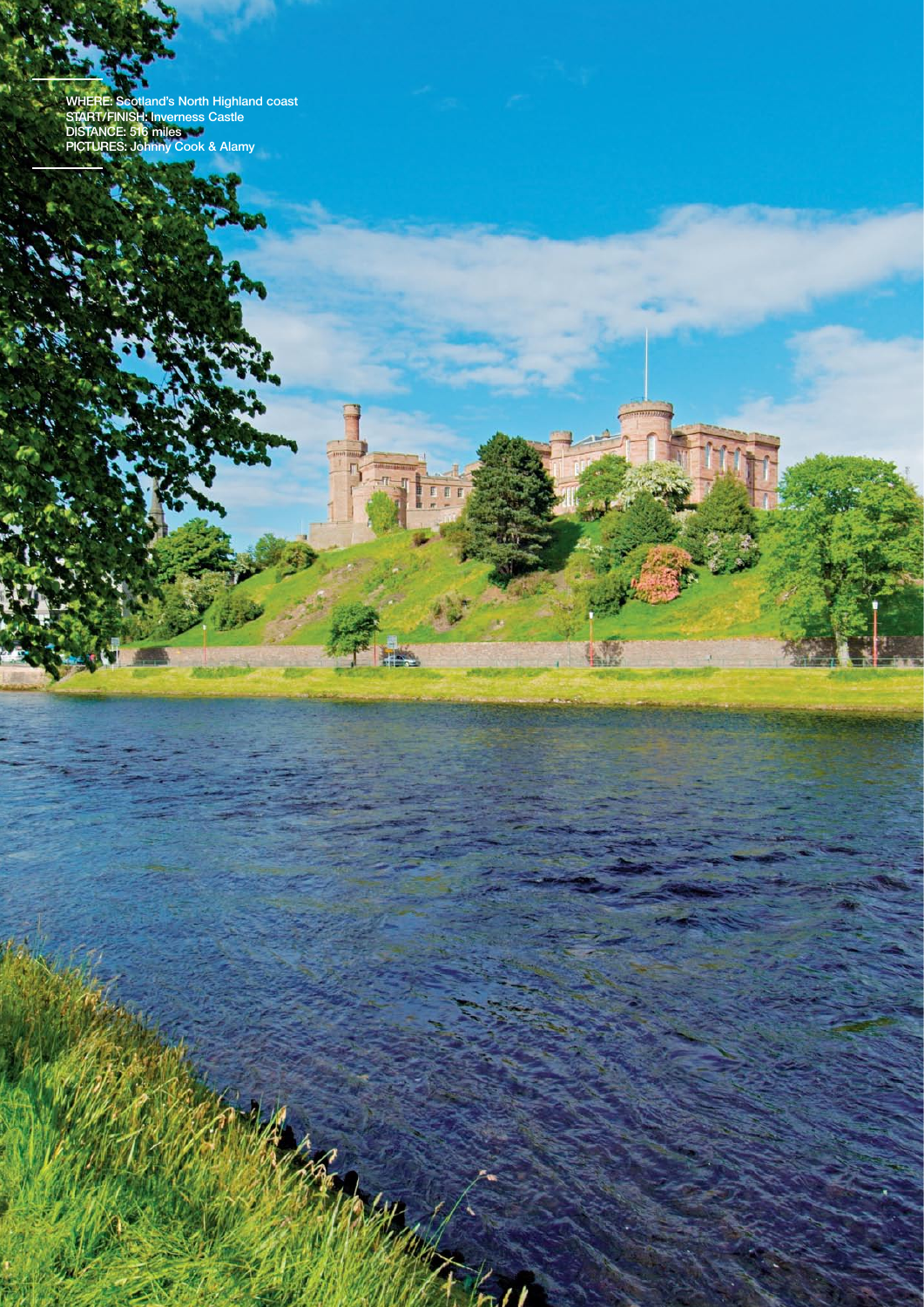# $-$  GREAT RIDES  $-$ **North Coast 500**

*This 500-mile loop around the North Highland coast is perfect cycling country. Unless, like adventurer, broadcaster and CTC member Mark Beaumont, you do it in 38 hours*

In 1988, The Proclaimers penned<br>
Scotland's alternative national anthem:<br>
Gonna Be (500 miles). Twenty-seven y<br>
later, the North Highland Initiative created n 1988, The Proclaimers penned Scotland's alternative national anthem: I'm Gonna Be (500 miles). Twenty-seven years a 500-mile route around Scotland's most northerly coastal roads. Always one for a challenge, but unwilling to walk 500 miles, I set about trying to cycle the route non-stop, laying down a time-to-beat on Scotland's answer to Route 66.

You might think that America's Route 66 has existed for generations. Yet while the route from Chicago to California is indeed old, it only became 'Historic Route 66' after it was removed from the US Highway System in 1985. It was then marketed to tourists. The roads around Scotland's North Highland coast are older still. The North Coast 500 route has been 'created' and marketed in the hope it too becomes a pilgrimage.

Most Scots and visitors alike are guilty of exploring only as far north as Inverness, if they escape the bright lights of Edinburgh and Glasgow at all. And yet Inverness is the gateway to some of the best roads, beaches and scenery in Britain.

## **Early start from Inverness**

6am, Monday 10 August, Inverness Castle: I chatted nervously to the local press, who had fallen out of bed early to witness the start of this madness. I had gone to bed at 8pm, needing every ounce of rest. Then I stared at the ceiling until 1am, terrified.

My entourage included three cars and a motorbike, mainly for the film team. This was a long way from my unsupported rides down Africa, the Americas and around the world.

The trip itself was very different too. I'm used to multi-day, multi-week and multi-month rides. I had never attempted 500 miles non-stop. Within a mile, we all took a wrong turn. It was not a promising start.

I was going clockwise, motivated to get the fiercely hilly west coast out of the way during the daylight and whilst I was fresh. And I was soon feeling optimistic – the first 50 miles passed quickly as I started through relatively flat farmland and then alongside the first lochs and forests as I reached the rugged west coast. I mentally multiplied this progress and started dreaming of a sub 35-hour finish.

Alas, just as a marathon is a lot more than twice as hard as a half marathon, riding 500 miles non-stop is many times tougher than ten 50-mile rides!

# **The Bealach Na Ba**

Alongside Lochcarron, the first of the sea lochs, a roadie sped towards me, swung around and fell alongside. Local endurance hard man Alex Glasgow holds the course record for the infamous Applecross Sportive (Bealach Mor) and was the first winner of the legendary Celtman triathlon. But I reminded him straight away that today was not for any Strava KOMs, as I would still be on my bike the following evening. I could tell he was itching for a fast ride, but loyally kept it steady for the next five hours around Wester Ross.

The Bealach Na Ba (Pass of the Cattle) boasts the greatest ascent of any road climb in the UK, rising from sea level to 626 metres over 9.1km. It's the third highest road in Scotland, with a stunning Alpinestyle switchback section, accentuated by



# **Do it yourself**

**Getting to Inverness with a bike is easiest by train. The Caledonian Sleeper gives an overnight connection from London King's Cross. British Airways flies into Inverness Airport. It is worth looking ahead and booking accommodation along the route, especially during peak holiday season, as there are some big gaps by bike if you turn up somewhere and there are no vacancies! You can go in real style, for example £400 a night at the Torridon Hotel, or go a budget and camp. The seafood along this route is worth pedalling many miles for; my personal favourite is a pint of langoustine at the Applecross Inn.**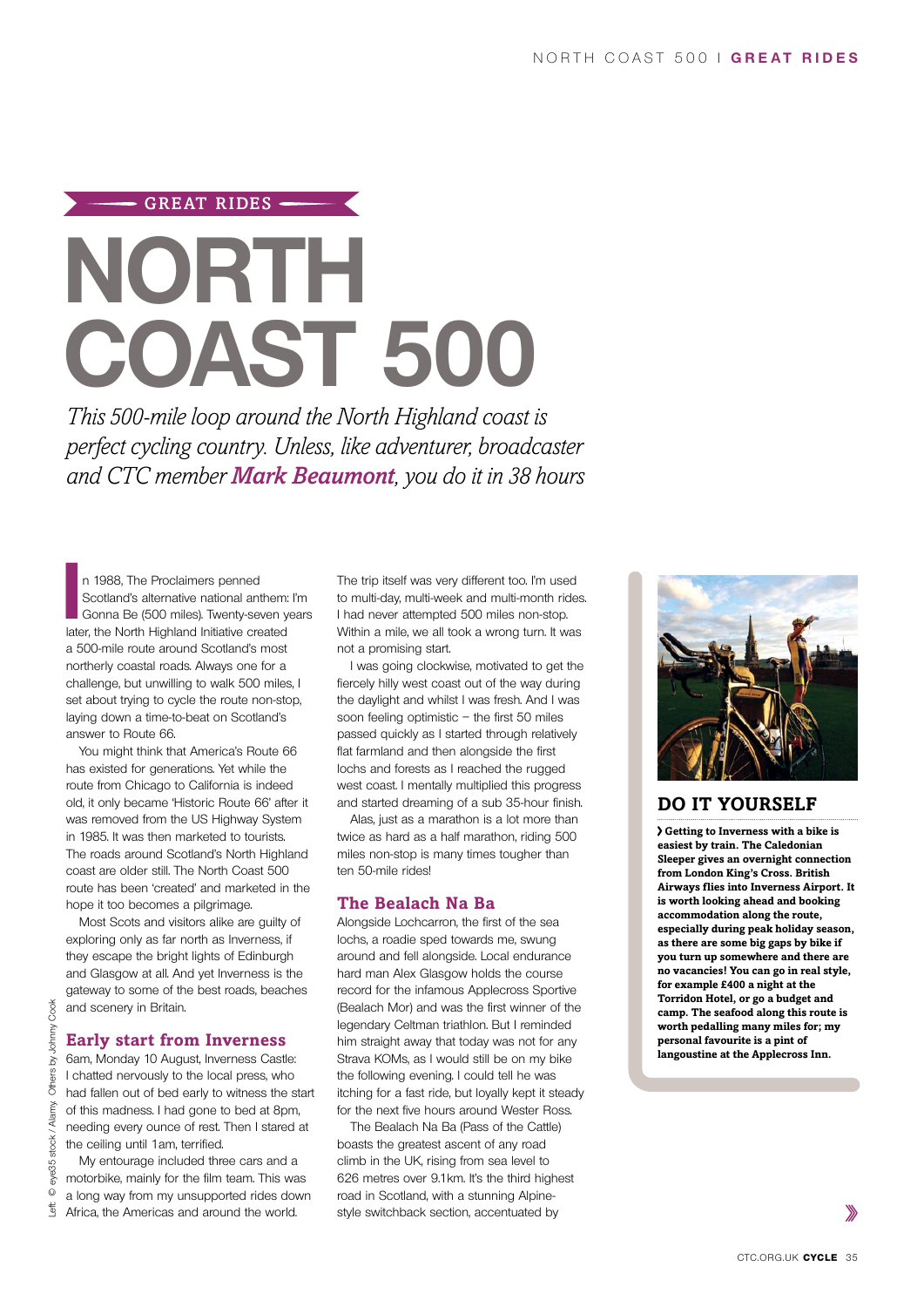

the singletrack road. At one point it's a 20% gradient, but it isn't as fierce as its reputation; taken steadily, it is a joy to ride. Alex and I chatted our way to the top, swapping recent adventures as the drone buzzed noisily overhead, capturing my favourite climb in Scotland.

The drone wouldn't fly for long as the weather started rolling in from the Atlantic. The Applecross Peninsula remains constantly undulating, often steep and twisting, and for a few hours we were spoilt with sunshine and views around to the sleepy village of Shieldaig. But as the magnificent, steepterraced sides of the Torridon Hills came into view, bare sandstone crowned with white quartzite, the skies darkened and a light drizzle started.

'Spare a thought for me,' said Alex with a smile, as we reached the Kinlochewe T-junction in the now pouring rain. 'I have 40 miles back to my car!'

# **North in the dreich**

I turned left, alone again, and climbed steadily up and over to Gairloch. Sheets of rain fell from a slate-grey sky. I was riding the same

bike that I pedalled from Cairo to Cape Town earlier in the year, chosen ahead of my road bikes for its more comfortable geometry. Most of the 439 hours I spent pedalling through Africa were spent on the tri-bars, efficiently spinning along in the same gear. Scotland's west coast is anything but steady terrain; my average speed was falling as quickly as my sense of humour.

What I hadn't accounted for was the scale of public support. In every village, and in spite of the weather, locals and tourists alike lined the roadside, cheering me through. The power of social media, and word of mouth out in Britain's least populated corner, had turned this solo exploit into something brilliantly sociable. 'GO MARK' read the homemade signs. Families banged drums made out of bin lids. I stopped and chatted to the first few well-wishers, but soon realised this level of sociability could seriously slow progress. I appreciated every bit of enthusiasm, however; it really helped to keep me going.

A local postman and his teacher wife joined me for about 20 miles, cheerily storytelling about the area and explaining how, as a couple from the Midlands, they

ended up falling in love with and moving to these remote parts.

Back in the zone, with high spirits, it was unexpected and annoying to get a front puncture. Stopping in the evening rain, I was immediately tortured by swarming midges. Eager to free myself from them, I rushed the repair and sped on triumphantly. It was short lived: ten minutes later it was flat. A tiny shard of glass was hidden in the tyre and I needed a knife to lever it out.

## **Ullapool and Durness**

Sutherland has 2.2 people per km2, making the Lake District look like a hive of activity with 18.4 and London looking unfathomably packed with over 1,500 people per km2. Its name, meaning Southern Land, is a tad confusing. It's because this was at one point the lowest reach of the Vikings. The mixture of Celtic and Viking heritage is evident in the mountains that I pedalled past, with names like Ben Loyal, Ben Hope, Stac Pollaidh and Suilven.

This part of Britain was irreversibly changed after the failed Jacobite rebellion of 1745 and the ensuing Highland Clearances.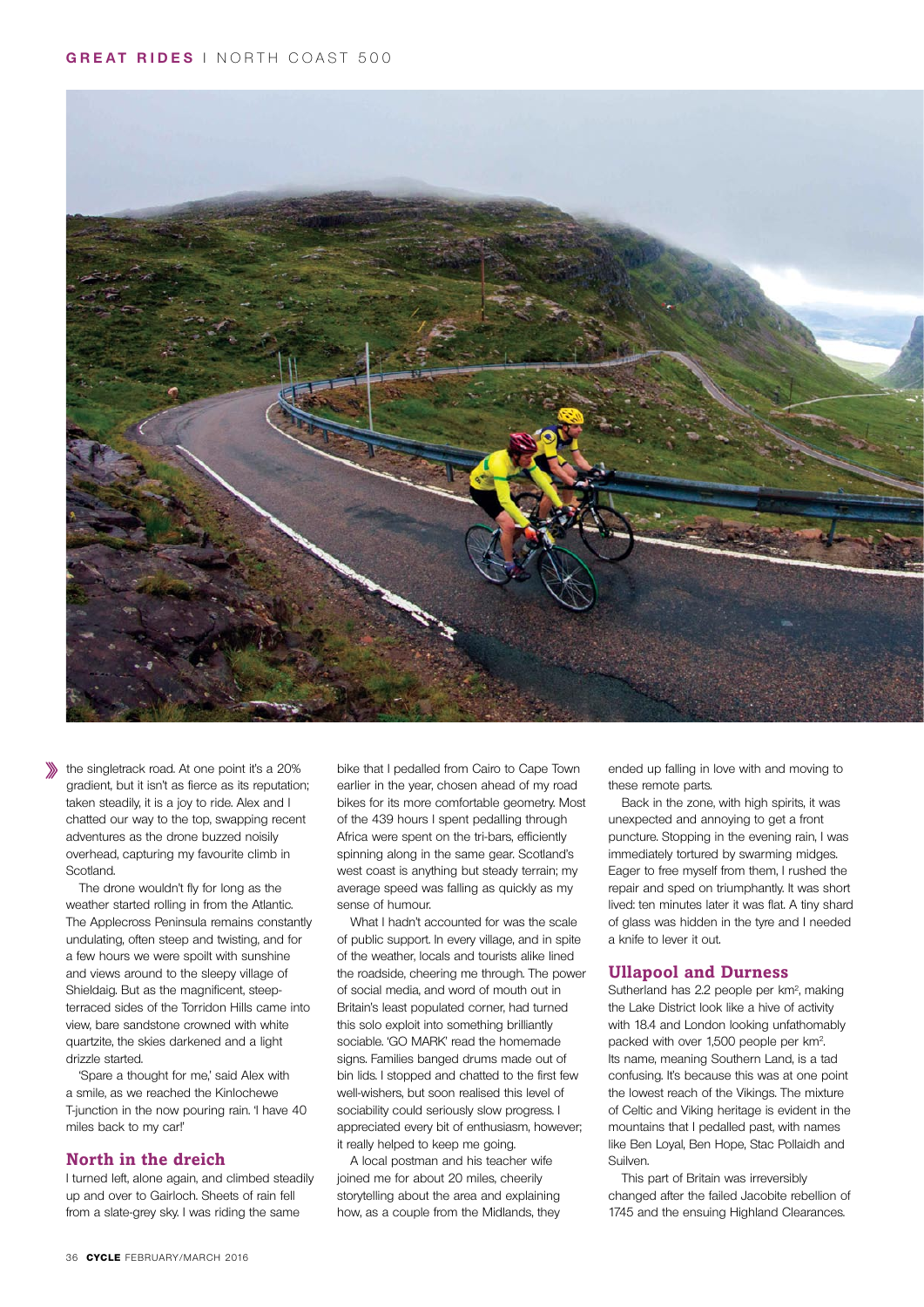

Most people from the previously populated north emigrated to the Antipodes, the Americas, and further south in Scotland to make way for lots of sheep. The entire coastal route around Sutherland and Caithness is scattered with evidence of yesteryear, now mainly vast Highland estates. Pockets of crofting – small-scale farming – remain, such as on the Assynt peninsula around the spectacular Summer Isles.

Ullapool was the biggest town on day one. A tractor there created a five-vehicle rushhour queue as I stopped briefly to stock up for the night shift. The light faded long before sunset due to the heavy skies. I cycled on, glancing into windows of roadside cottages looking snug and warm. As the hours passed, these windows also went dark and I was left with only the pool of my own headlight.

North of Lochinver, the road tapered once again to a narrow track and I faced some extraordinary terrain. No doubt stunning by day, at 4am in the pouring rain this was the toughest section yet. Reaching Durness, Scotland's northwest corner, was a huge and long-awaited relief. I guessed wrongly that I would turn east on flatter roads. In fact,





#### **Far left**

**The Applecross Peninsula is worth visiting in its own right for the climb of the Bealach Na Ba**

# **Above**

**Support vehicles carried photographers – as well as coffee and supplies**

### **Left**

**Weather conditions are changeable even in summer. 'Be prepared for four seasons in a day', Mark says**

# The Bealach Na Ba is the third highest road in Scotland, with a stunning Alpine-style switchback section

the route remains hilly until Thurso. However, by the village of Tongue, dawn had at least brought a break in the weather. After 13 hours of rain, I started to dry out.

## **John o' Groats**

I had kept my focus very short through the night, not looking beyond the next few hours at a time. Back in the daylight and dry, with the tough stretch behind me, I drifted into the mental doldrums. Staring at the road under my front wheel, hurting deeply, I was unable to think about the 200 miles that still remained. It wasn't until mid-morning that I managed to shake the slump and pick my speed up again by focusing on the next milestone, John o' Groats.

The spontaneous support from riders and roadside cheerleaders who started appearing from then onwards certainly helped me again. The rugged west gave way to the calmer east: sea cliffs drop off Dunnet's Head,

mainland Britain's most northerly point, giving a stark border to the North Sea and a horizon broken only by the outlying islands of Orkney.

Fellow cyclists often started cautiously, suggesting that they didn't want to hold me back and distract. On the contrary, I reassured them, I wasn't speeding anywhere, having already pedalled for 24 hours. Moreover, their conversations were a very welcome break from my own thoughts.

John o' Groats was where I set off on my first serious cycle ride – to Land's End. I was 15. It was a lovely moment to return 17 years later. I stopped for 15 minutes, my longest stop yet. All downhill now, right?

## **The last leg**

The NC500 has ever-changing scenery, and whilst the road down the east coast is bigger and relatively busier, it has its own beauty. There are ruined castles amidst the rolling farmland, waves crash ashore, and oil-fields